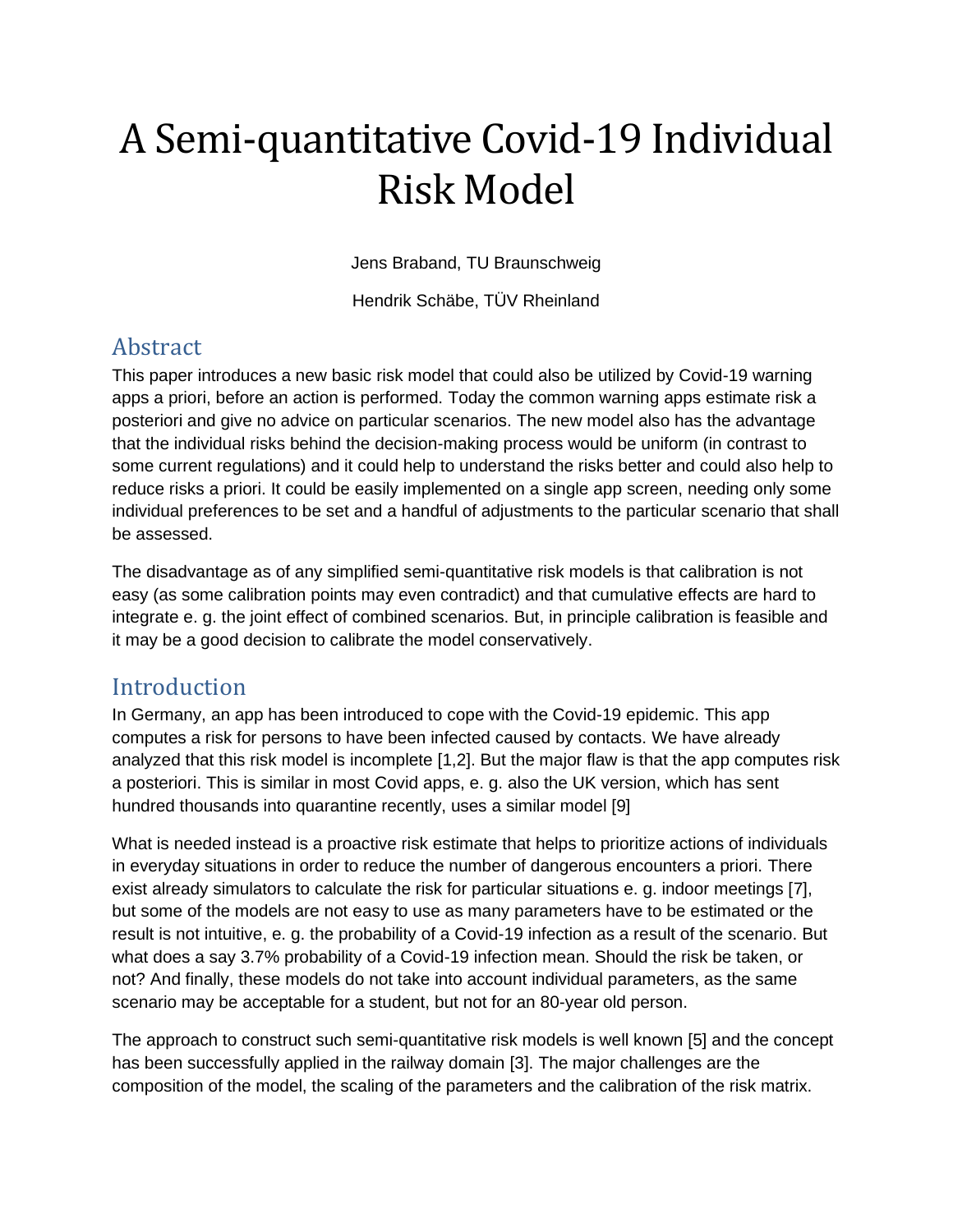# The Basic Risk Model

The general assumption is that the main and dominating way of infection is by spreading of aerosols contaminated with Covid-19 [7]. Other ways of infection are neglected in the model e.g. by contact to contaminated surfaces. However, it seems easier to cover these ways by simple rules, e. g. disinfection.

We construct an individual risk model stimulated by similar models from dosimetry. As all estimates are only approximate, we define a semi-quantitative risk model similar to the wellknown Risk Score Matrix (RSM) [3], that is composed of three main parameters: Severity, Frequency and risk reducing Barriers.

The first observation is that the impact on an individual is well represented by the severity S of the clinical course of the infection. On average this is represented by the risk groups defined by RKI [4], ranging from I to VI. These are defined as the priority groups for vaccination. Note that if a person is exposed regularly to more vulnerable persons, but this case is not covered by the classification, then this more restrictive impact category should be chosen.

| Severity S | Description                                                           |
|------------|-----------------------------------------------------------------------|
|            | Persons older than 80, inhabitants of nursing homes, medical personal |
|            | or care personal with very high exposure or contact to vulnerable     |
|            | persons                                                               |
| Ш          | Persons older than 75, persons with dementia or mental handicap,      |
|            | medical personal or care personal with high exposure or contact to    |
|            | vulnerable persons                                                    |
| III        | Persons older than 70, persons with severe medical indications,       |
|            | medical personal or care personal with moderate exposure or contact   |
|            | to vulnerable persons                                                 |
| IV         | Persons older than 65, persons with moderate medical indications,     |
|            | medical personal or care personal with low exposure or contact to     |
|            | vulnerable persons, teachers                                          |
| V          | Persons older than 60, persons in system relevant jobs,               |
| VI         | All other groups                                                      |
|            | $\cdots$<br>.                                                         |

Table 1: Risk groups based on RKI recommendations [4]

Secondly the frequency F (or probability) of infection is proportional to the mean cumulative dose of virus material to which the individual is exposed. Here we exploit the similarity that we have sources of activity (the number N of persons the individual is exposed to), which transmit virus material with a certain intensity I (which is assumed to be constant at least temporarily e. g. over a day) and the duration of the exposure T. We need to take into account the cumulative effect C of some activities that are carried out regularly or repeatedly. Note that the number N may only include persons that have an unknown or outdated test or vaccination status. Persons with a current negative test or complete vaccination need not to be included. Also, persons of the own household do not need to be included, so N represents the number of untested persons external to the household that are met.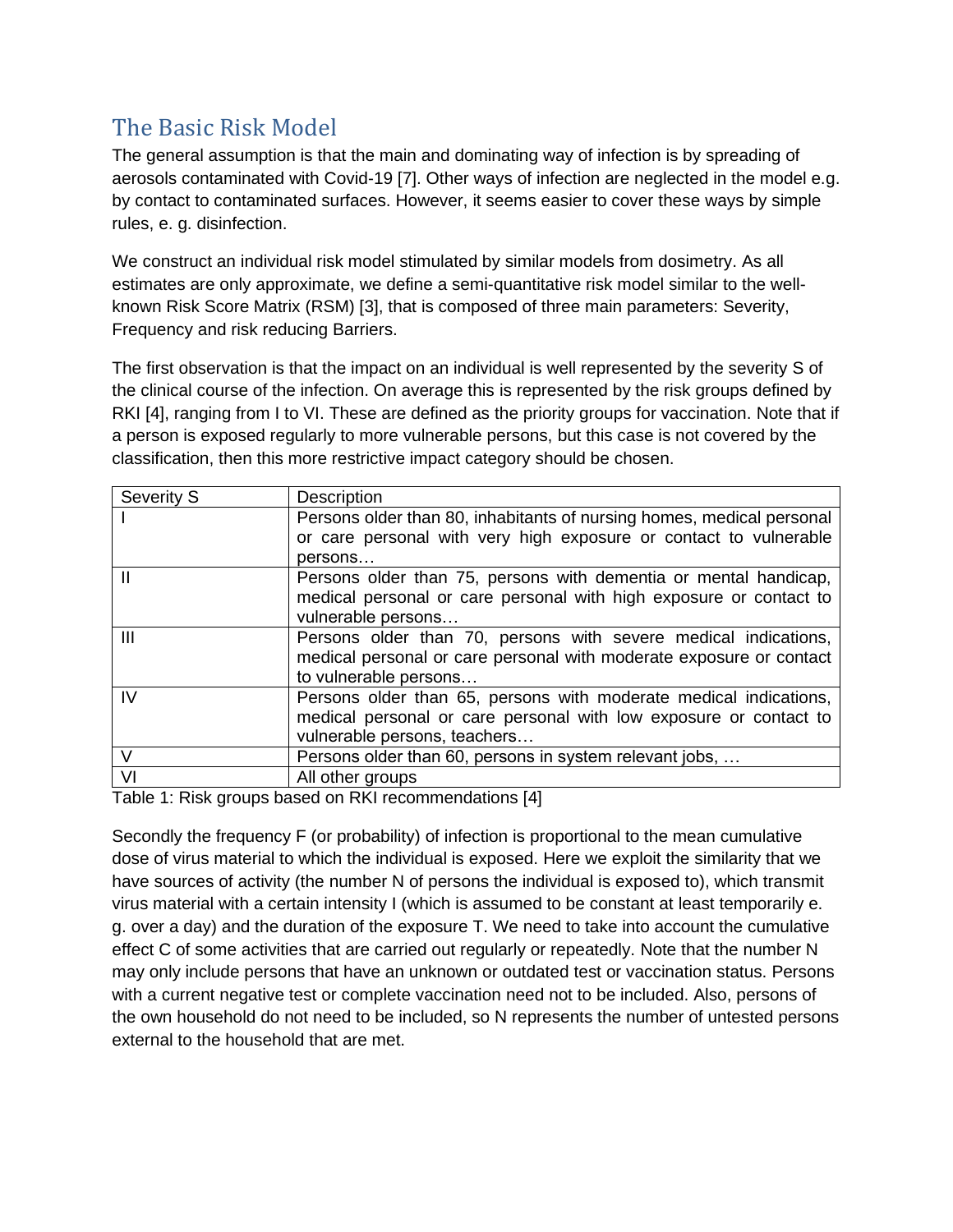Finally, the exposed persons can reduce their risk by introducing risk reducing barriers that are assumed to be the fixed (or average) distance D, the type M of masks worn and the ventilation V (relating to the location where the activity takes place).

The intensity I could be defined e. g. by virus material per volume or surface e. g. [M/m<sup>2</sup>], D would be measured by [m] and T by [min]. For the risk model we would have to take some assumptions how the intensity decreases with distance to the source.

Several assumptions on the dependence of concentration depending on distance can be made:

- a) Thinning of the virus in a volume. The concentration of the virus is the amount of the virus per volume unit, assuming more or less equal distribution. Then the concentration would decrease with  $D^3$ , where D is the distance between the source (infected person) and the receiver. This assumption would only hold, if there is sufficient convection
- b) The virus is emitted as a spherical wave, e. g. because of playing a brass instrument, sneezing etc. Then the virus is approximately present on the surface of a sphere. So, the concentration would decrease with  $D^2$ .
- c) The virus is emitted as a cylindrical wave. Then the concentration would decrease proportional to D. This can be the case if e. g. infected singers are standing on a stage, emitting their virus into a large room
- d) The virus is spread in the room, reflected from the walls, so that an equal concentration occurs in the entire room. Then, distancing would not decrease the virus concentration.

Therefore, we think that assuming a dependence of the intensity I on 1/D is a plausible assumption, which should cover typical cases or be conservative.

We may also define a nominal virus intensity  $I_0$  at a given distance, say 1 m. This would still depend on the infectiousness of the person, or on average the weekly incidence W (per 100,000 inhabitants over a week). So, in place of using the infectiousness of the single persons I and the dependence on distance etc, we will only use the parameter W as an average value

For the model we may assume that F is proportional to the product of N times W times C times T. To arrive at a semi-quantitative representation, we can take logarithms corresponding to an adequate basis, say  $\sqrt{10}$ , so that on this scale (and adequate transformation) [5]

$$
F = N + W + C + T.
$$

For each parameter, a table is calibrated approximately according to this scale.

Note that at large also the fatality rates between some of the risk groups follows this scaling, e. g. between the over-80s, over-70s, over-60s and younger patients [6]. Also, for Germany there is some evidence to support this scaling approximately [8].

| Number N | Description                                  |
|----------|----------------------------------------------|
|          | Single Person                                |
|          | Several people e. g. a couple or small group |
|          | A large group e. g. 10 persons               |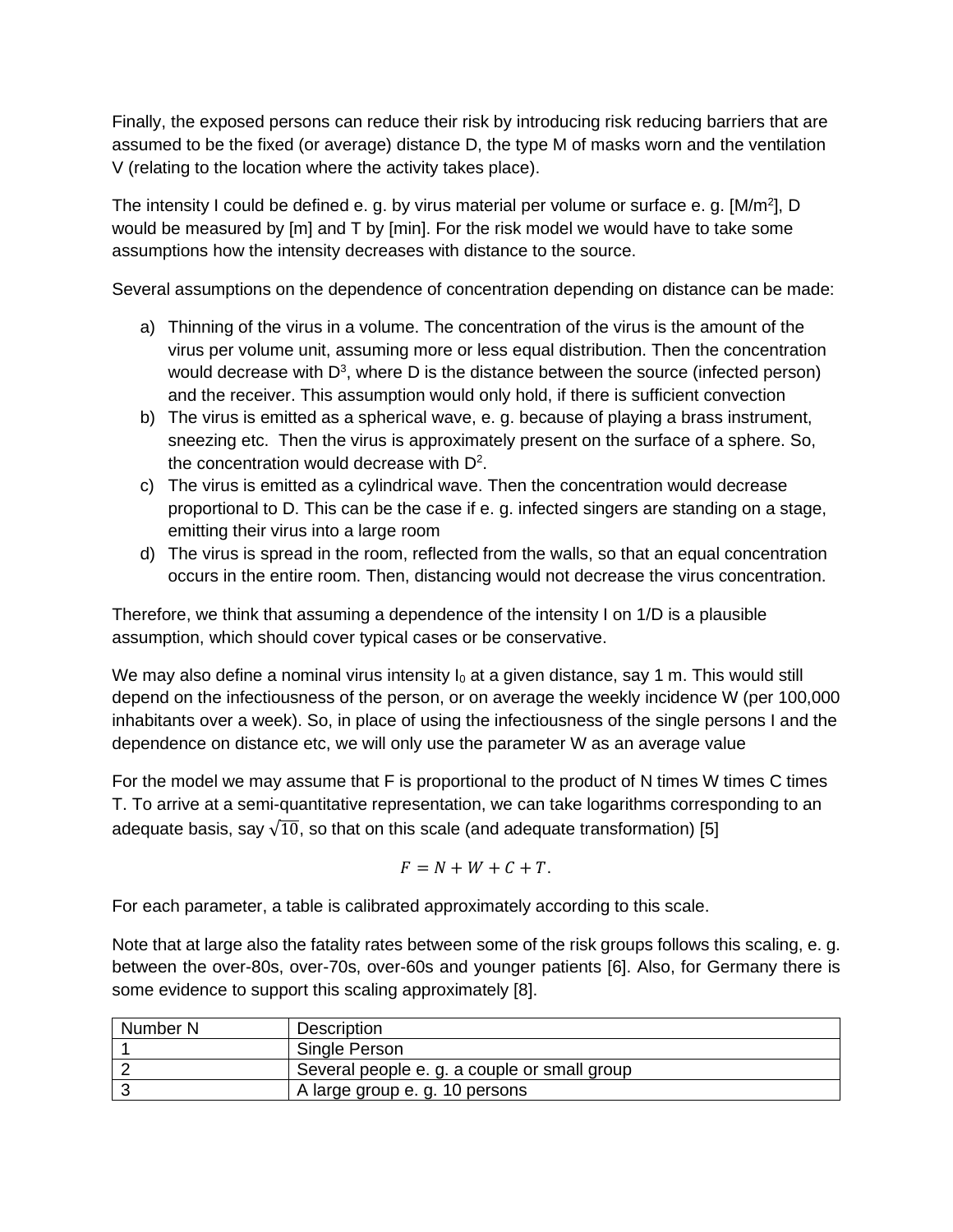| persons<br>Many people e. q.<br>. 30 г |
|----------------------------------------|
| 100 persons<br>Very many people e.g.   |

Table 2: Number of people met

| Weekly Incidence W | Description               |
|--------------------|---------------------------|
|                    | Very low e. g. below 10   |
|                    | Low e. g. below 35        |
| 3                  | Moderate, e. g. below 100 |
| 4                  | High, e. g. below 300     |
| -5                 | Very high                 |
|                    |                           |

Table 3: Weekly incidence

| Cumulative effect C | Description                     |
|---------------------|---------------------------------|
|                     | Exposure once per week or less  |
|                     | Exposure several times per week |
|                     | Daily exposure or more often    |

Table 4: Cumulative exposure

| Exposure Time T | Description                   |
|-----------------|-------------------------------|
|                 | Very short, below 1 min       |
|                 | Short, e. g. below 5 min      |
|                 | Medium e. g. below 10 min     |
|                 | Long, e. g. below 30 min      |
| 5               | Very long, e. g. below 90 min |
|                 | Above                         |

Table 5: Single exposure

It seems reasonable to set a threshold for N, so if a higher number of persons is present, then this activity should not be performed. The main reason is that such activities may be superspreader vents that may have a different, maybe exponential dynamic.

The risk is now presented by the set of the parameters S (severity) and F. These parameters can be presented in a risk score matrix. However, the matrix still needs to be calibrated, i.e., all combinations of the parameters S and F need to be classified into the following color coded risk classes:

Green – the risk is acceptable,

Yellow – the risk is undesirable and should be avoided, if alternatives exist,

Orange – the risk is undesirable and should be avoided,

Red – the risk is not acceptable.

#### Calibration of the Risk Model

As a first step we may calibrate a risk score matrix, that represents the parameters S and F. Calibration may be performed by assessing activities that are allowed for the different weekly incidences W.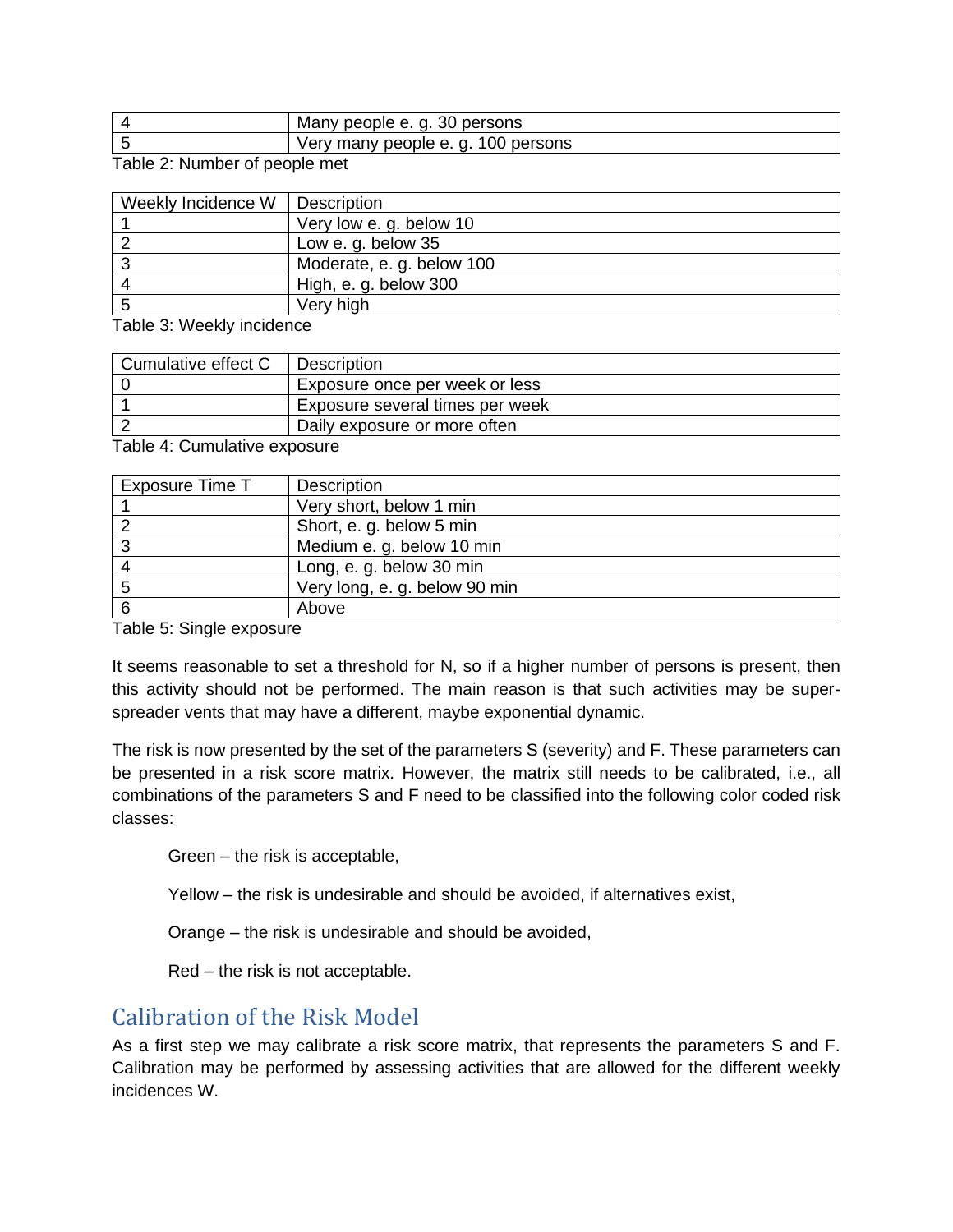As a calibration point, we propose a risk that is neglected by the risk model of the German Corona Warning App: if the duration of a single encounter with an infected person is below 10 minutes, then it is neglected and only in later versions of the app the cumulative effect of such encounters was regarded. But we may take  $T=3$ ,  $C=1$  and  $N=1$  as possible calibration parameters. The important parameter is W, which is not regarded in the Corona warning app, but we may assume that the risk is acceptable for W=1 or even W=2. So conservatively, we choose F=6. And this risk should be acceptable for any severity, also S=I.

An alternative calibration point is that even for high incidences, say W=3, it is currently accepted that one household meets a single person  $(N=1)$  as often as they like  $(C=2)$  for an undefined time (but on average we assume T=5), so that F=11. This may also be indoor, without ventilation or any masks (D=A=V=0). But we may safely assume that this holds mainly for persons in the lowest severity category S=VI.

Also, scenarios that are forbidden may serve as calibration points. E. g. it was strictly forbidden to visit any nursing home or hospitals, so even S=IV (for hospitals), N=1, C=0, T=3 was forbidden even with M=2, D=1 and V=1, which would have been possible to arrange in most cases. However, it is easy to see, that such a calibration point conflicts with the other points. So probably this interdiction was caused by other organizational reasons (e. g. safeguarding the hospital not the individuals) or chain effects that this simple model can't cover.

Now a table may be filled either by other calibration points, by interpolation or applying generally accepted risk analysis principles. Here, we use the calibration points specified above and elementary logic, i.e., that increasing the frequency or the severity must increase the risk and that jumps of the risk must be avoided.

We must also note that the risk model is somewhat simplistic: It does not take into account the infectiousness of the surrounding persons, since only the weekly incidence W is used. Therefore, the model cannot be applied in situations, where people have contact to infected persons with larger probability, e.g., on Covid stations in hospitals – the risk would largely be underestimated or even in situations, where people normally do not have contact with infected persons, even with high W values, which might be the case with very cautious persons, who do a personal screening of their contacts.

All parameters have been discretized as is done normally in semi-quantitative models.

The severity S includes some consideration on the exposure to infected persons, which is against the logic of a risk score model. However, we have used these severity classes to be consistent with the classes used by the RKI.

Some protection measures (barriers) are not yet taken into account in the model.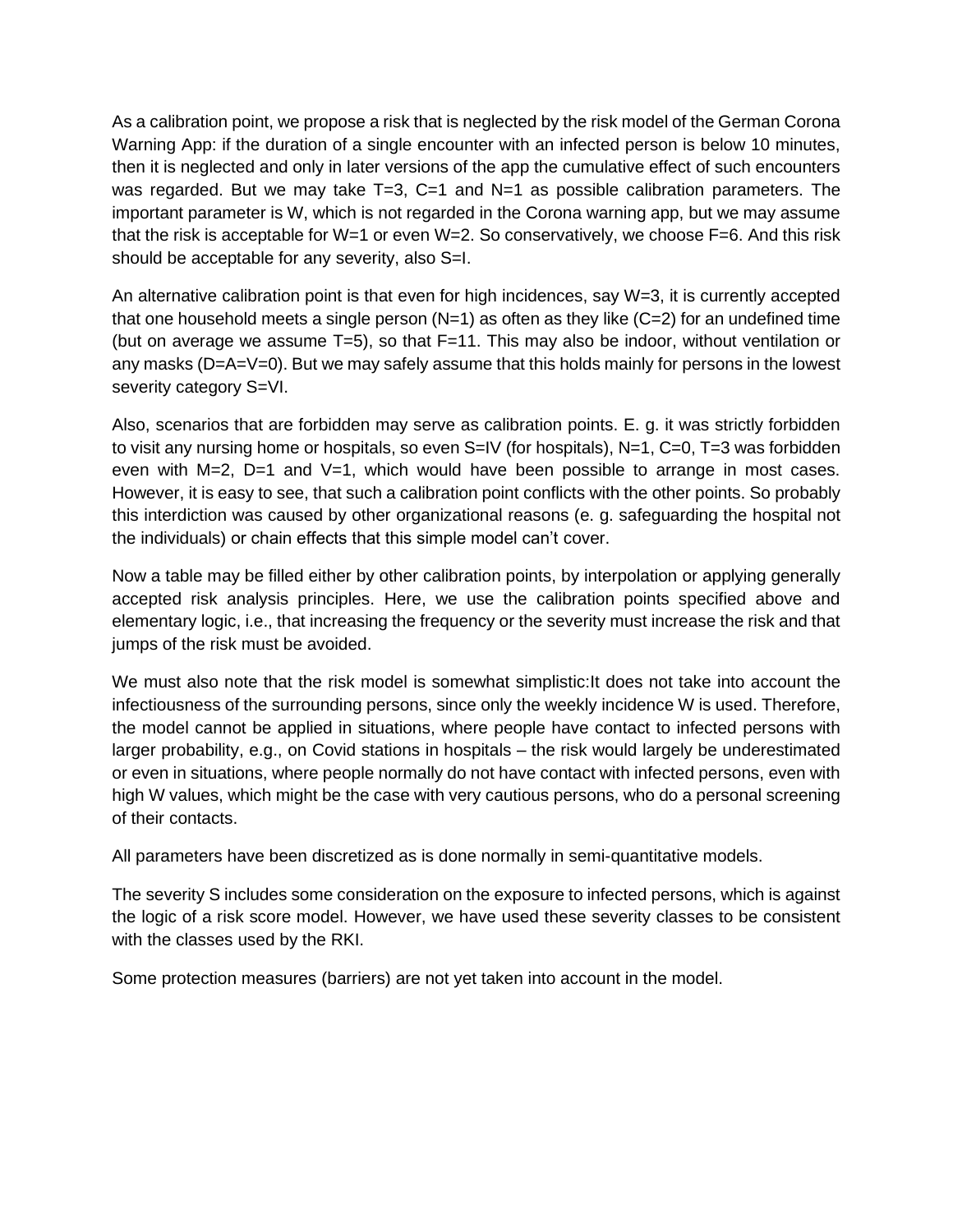| F'              | '' | $\mathbf{III}$ | IV | VI |
|-----------------|----|----------------|----|----|
| 3               |    |                |    |    |
| $\overline{4}$  |    |                |    |    |
| 5               |    |                |    |    |
| $6\phantom{1}6$ |    |                |    |    |
| $\overline{7}$  |    |                |    |    |
| 8               |    |                |    |    |
| 9               |    |                |    |    |
| 10              |    |                |    |    |
| 11              |    |                |    |    |
| 12              |    |                |    |    |
| 13              |    |                |    |    |
| 14              |    |                |    |    |
| 15              |    |                |    |    |

Table 6: Proposed Risk Score Matrix

Table 6 represents the risk score matrix. The final recommendation from this matrix can be expressed by a simple color code:

- Green = risk may be accepted if all other recommended measures are carefully implemented
- Yellow = risk should be avoided if alternatives exist
- Orange = risk should be taken only if it is unavoidable e. g. as part of necessary work
- Red = risk should be taken only in exceptional circumstances e. g. emergency

## Introducing barriers

Finally, barriers D, M and V can be assessed to reduce the risk. These parameters may be mostly voluntarily chosen or influenced by the individual, e. g. the time of the meeting D may be reduced, or the location may be changed, or masks can be chosen. These parameters directly reduce the risk by the scores represented in the tables. The magnitude of the scores can be validated by more complex simulation models [7]. Note that also other parameters from such models could be considered, e. g. the volume of the space where the persons meet, or the type of activity, but this makes the model more complex or the parameters harder to estimate.

| Distance D                                     | Description             |
|------------------------------------------------|-------------------------|
|                                                | Very low e. g. below 2m |
|                                                | Low e. g. below 5m      |
|                                                | Large                   |
| $T - L + T - T$ . As a series of the following |                         |

| Table 7: Average distance |
|---------------------------|
|---------------------------|

| Mask M | Description             |
|--------|-------------------------|
|        | None                    |
|        | Simple everyday mask    |
|        | Medical mask e. g. FFP2 |
|        | <b>Better</b>           |

Table 8: Type of masks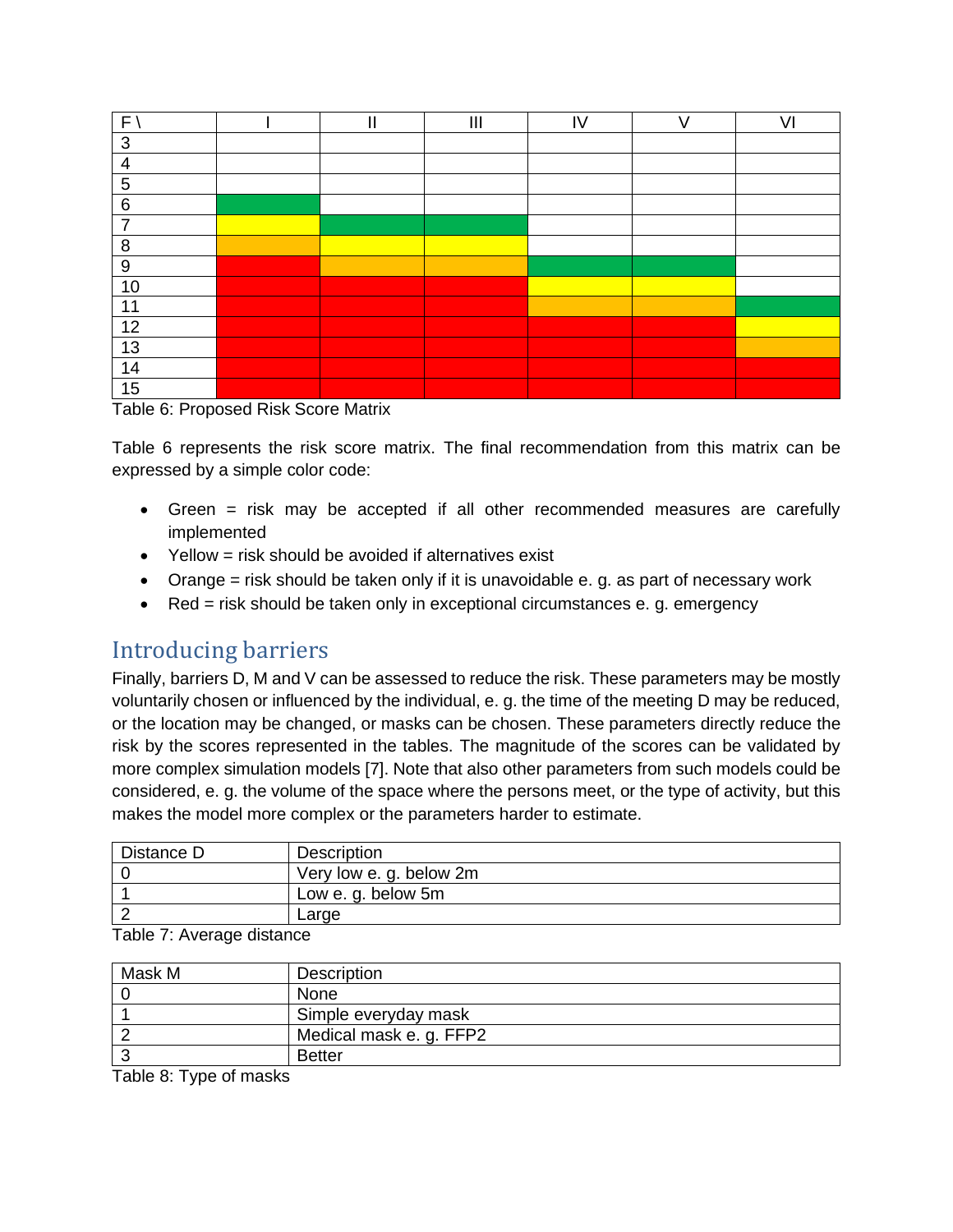| Ventilation V                            | Description                             |
|------------------------------------------|-----------------------------------------|
|                                          | <b>None</b>                             |
|                                          | Frequent ventilation e. g. open windows |
|                                          | Air condition with filters              |
|                                          | Outdoor                                 |
| $\tau$ is a state of the state of $\tau$ |                                         |

Table 9: Ventilation conditions

Taking into account the barriers, we arrive at the following modified formula for F:

$$
F = N + W + C + T - D - M - V
$$

The risk score matrix given in table 6 is still valid.

#### Examples

Assume that a 55-year-old without any medical preconditions or contact to vulnerable contact persons (S=VI) wants to go for click&meet shopping in 3 shops (C=1). There may be many people in the shop including shopkeepers ( $N=4$ ), exposure is long ( $T=2$ ). The weekly incidence in the town, where the shops are located, is moderate  $(W=3)$ . So, the score  $F=10$  would be acceptable without any additional measures. Still the advice to wear masks should be followed.

Now assume that our test person would be a nurse in direct contact to vulnerable persons, (S=I), but wit the same conditions as in the paragraph above. Here F=10 would be unacceptable, but we could reduce the risk by wearing FFP2 mask (M=2) and either reducing the shopping tour  $(C=0)$  or shortening the time spent in the shops  $(T=1)$  or smaller shops  $(N=3)$ . This would reduce F to 8.

Assume additionally, that our nurse takes the metro to work  $(C=2)$ . If the train is crowded  $(N=4)$ , the trip is long (T=3) and a FF2 mask is worn  $(M=2)$ , then this behavior would not be acceptable even for low incidence (say W=2), since we would have F=9.

Taking a look at schools, assume a school is implementing the so-called AB model  $(C=1, N=3)$ with normal hours (T=6), where classes are split into two subgroups that are separated. Then we need risk reduction e. g. open windows  $(V=1)$  and masks  $(M=1)$  even for low incidences (up to  $W=3$ ) and normal health  $(S=V)$ . The situation might be different for students with medical conditions or teachers (S=4). So, teachers might be advised to wear better masks or keep a larger distance, or they should be prioritized for vaccination

From the risk score matrix also another fact becomes evident. If two different groups with different severity classes are in the same situation, i.e., with the same F, the group with the smaller S value has a larger risk. Then, risk reduction measures need to be taken by all persons that are in this situation. Also, it becomes clear that vaccination persons with a smaller S value would immediately give a larger risk reduction than if persons in a category with a larger S value are vaccinated. The same considerations also motivate measures to vaccinate persons with priority that reach principally a larger F value, caused by their (meeting many persons) working or (crowded) living situation.